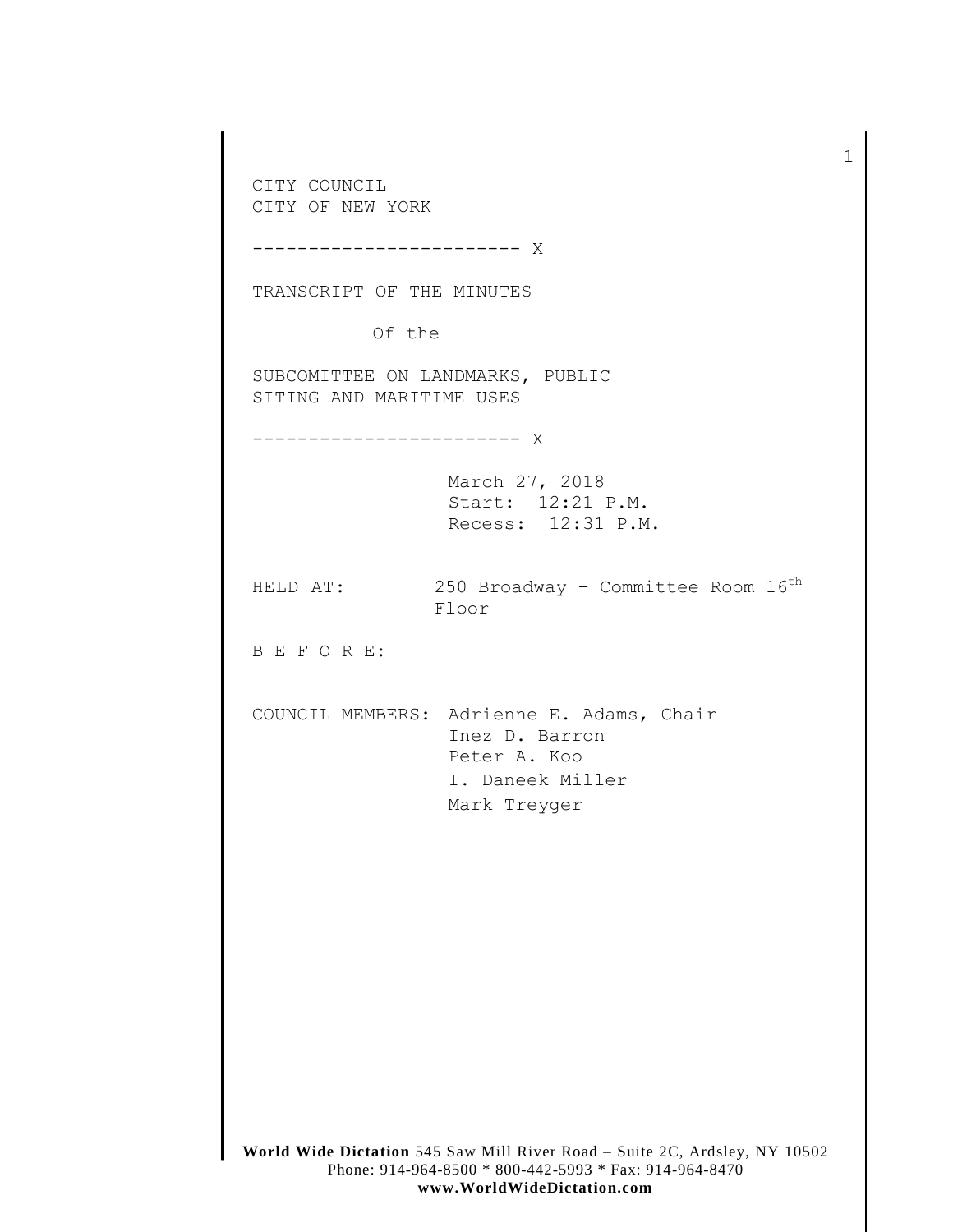(test, test this Subcommittee on Landmarks. Today's date is March 27, 2018. It's this recording is being recorded by Juan Delute (SP?).

ADRIENNE ADAMS: Good afternoon and welcome to this meeting of the Subcommittee on Landmarks, Public Siting and Maritime Uses. I am Council Member Adrienne Adams the Chair of this Subcommittee. We are joined today by Committee Members Koo and Treyger. Today we will vote to approve LU38, the Gowanus Canal (CSO). A public hearing was held on this item on March 12. This is an application submitted by the New York City Department of Environmental Protection and the Department of Citywide Administrative Services pursuant to 197-C of the New York City Charter for the Site Selection and Acquisition of property located at 234 Butler Street, 242 Nevins Street and 270 Nevins Street block 411, lot 24, block 418, lot 1, block 425, lot 1 for a combined sewer overflow facility to reduce the volume of sewer overflows entering the Gowanus Canal in Brooklyn. The site is located in Community District 6. Council Member Levin supports this application and I will read his

**World Wide Dictation** 545 Saw Mill River Road – Suite 2C, Ardsley, NY 10502 Phone: 914-964-8500 \* 800-442-5993 \* Fax: 914-964-8470 **www.WorldWideDictation.com**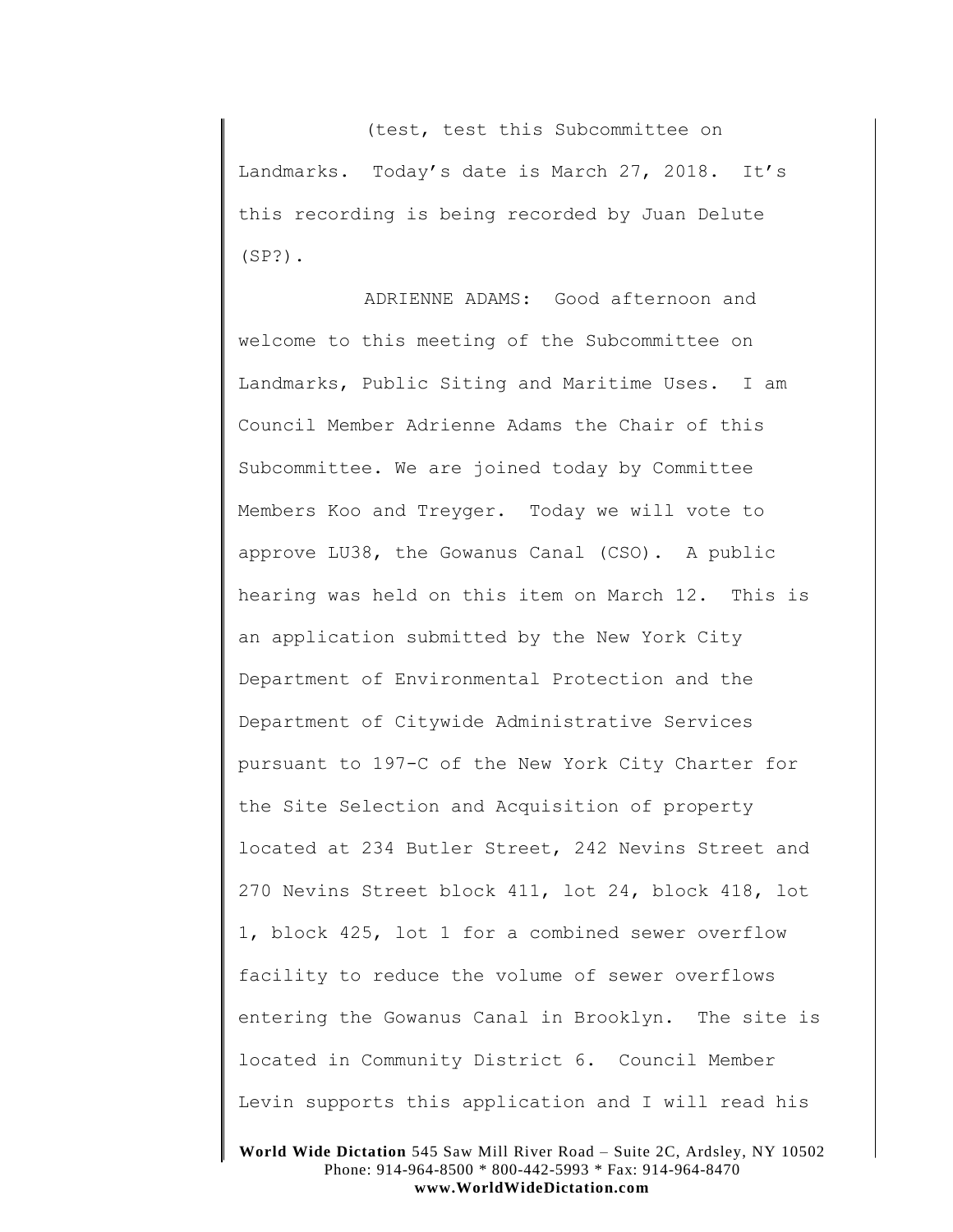letter of support. Statement to support of pubic siting application for the Gowanus CSO Head In Facility. I am pleased to express my support for the New York City Department of Environmental Protection Application to site the Gowanus CSO Head In Facility at 234 Butler Street, 242 and 270 Nevins Street. The Head In Facility will dramatically reduce combined sewer overflows into the Gowanus Canal and is a necessary and required aspect of the remediation mandated by the Federal Super Fund Program. Throughout the public process for this application neighbors and stakeholders have made it clear that siting this important facility at this location is far preferably to the alternative site located across the street at Thomas Green Park. However, many legitimate concerns have been raised about the construction impacts on the surrounding community and about transparency and inclusiveness in the construction and design process. At my urging, DEP has provided a letter for the public record that I believe addresses many of these concerns. DEP has agreed to work with my office and other stakeholders to form a Community Advisory Group that will meet at least quarterly to provide updates on design and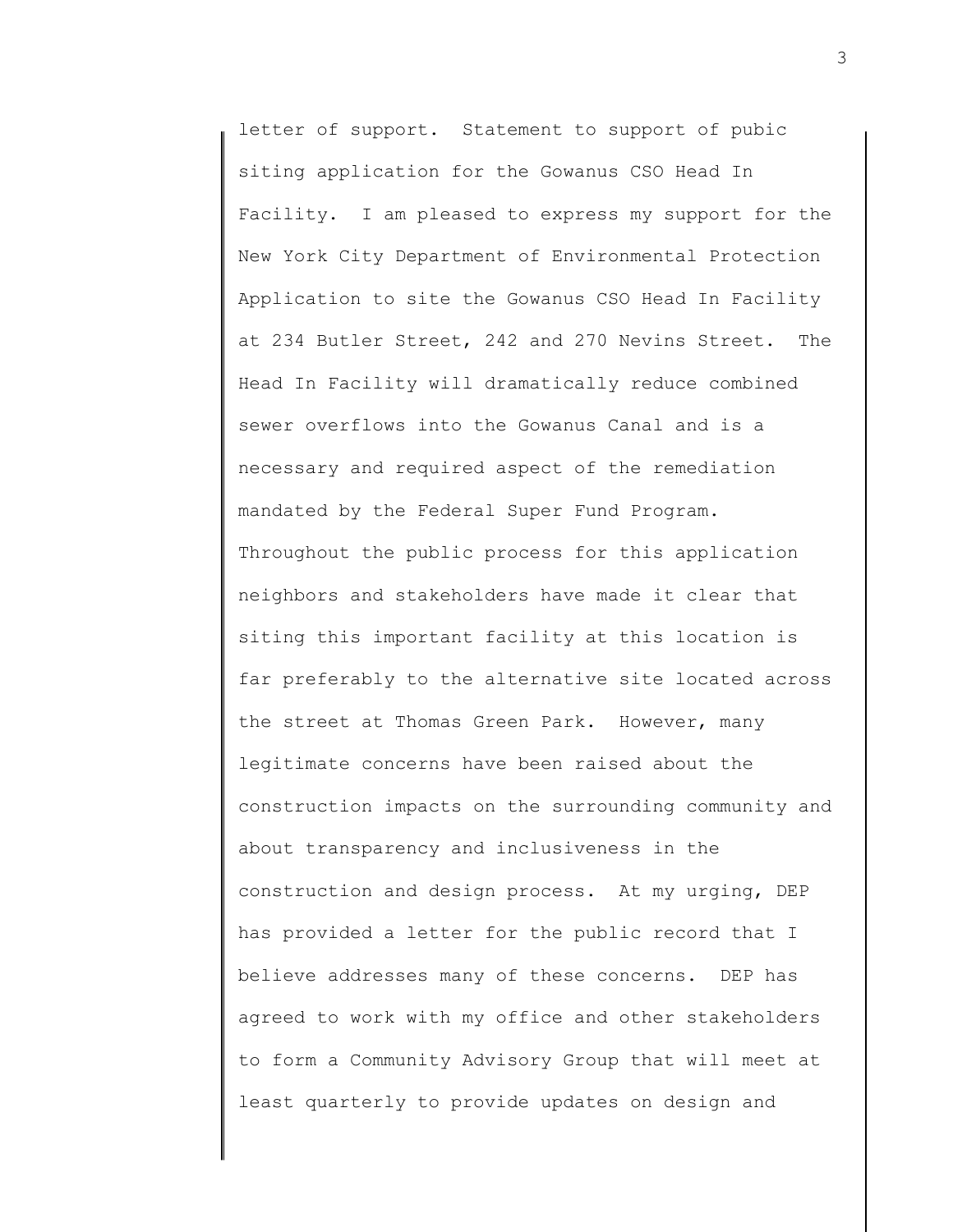construction and a forum for addressing community concerns and gathering input. DEP will share construction mitigation plans with the community in advance and make all reasonable efforts to exceed industry standards and minimize impacts on adjacent, residential, business and park users. Once construction begins, there will be a dedicated Community Liaison in place to address all concerns regarding construction impacts. There will also be an opportunity for the community to provide input on the final design of the facility including the publicly accessible open space. DEP is also committing to working transparently with the community to incorporate preservation of key historic architectural elements of 234 Butler Street into the design and include opportunities for incorporating the work of local artists and Arts Organizations. All community outreach will incorporate and prioritize the involvement of local Niger (SP?) residents. Regarding the business currently present on the site, an agreement between Eastern Effects and EDC to relocate the city owned space is nearing completion. For the other affected businesses, SBS and EDC will coordinate meetings to help connect them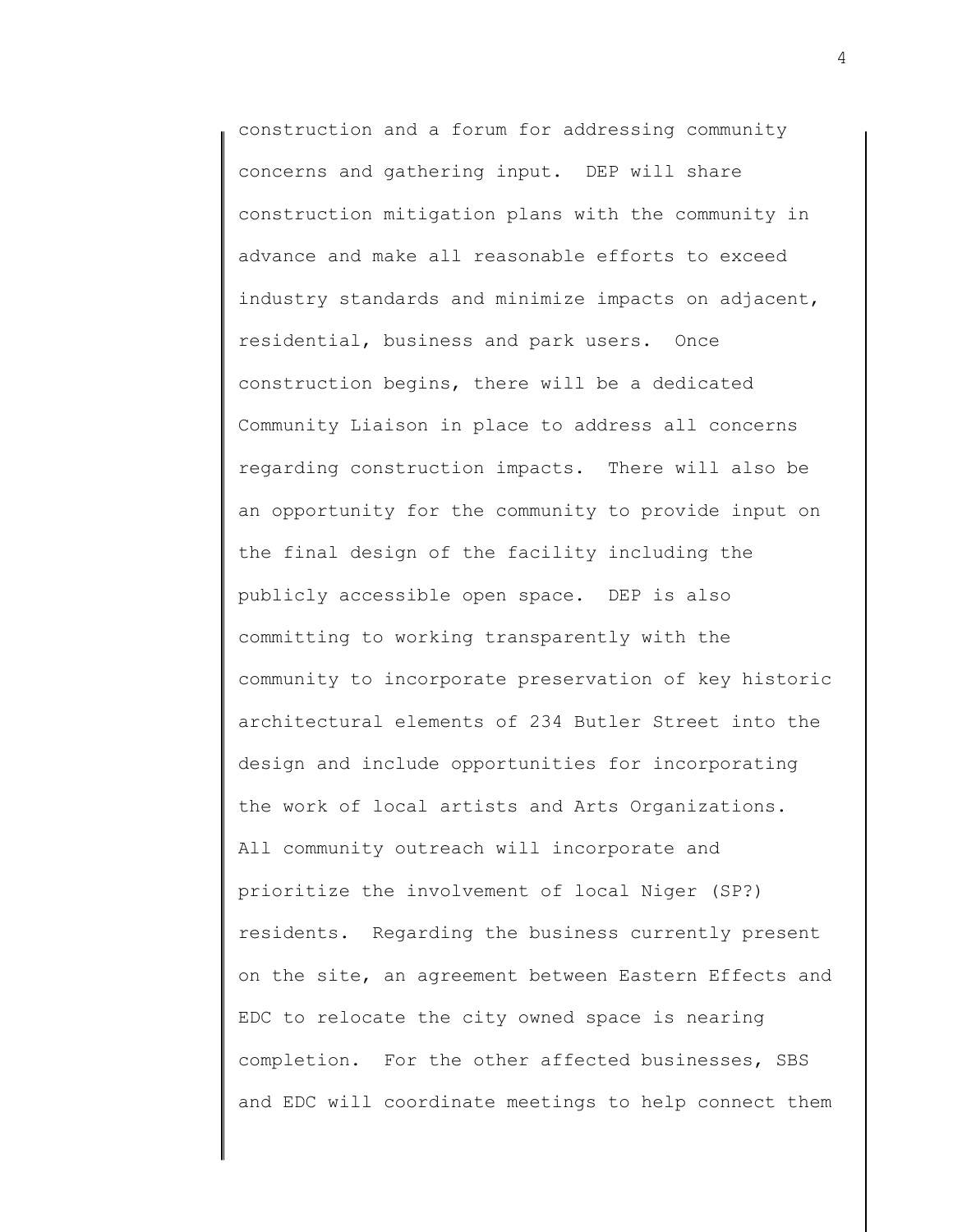all to available city assistance including access to Capital and potential Leasing Opportunities in cityowned space. I look forward to continuing work with the Department of Environmental Protection and the Gowanus Community to ensure that construction and design of this critical project is transparent, inclusive, minimizes all potential negative impacts and sets a new standard for  $21^{st}$  Century infrastructure in Brooklyn. Sincerely Stephen T. Levin, New York City Council Member 33rd District. We will also vote to approve a motion to file preconsidered LU50 an application submitted by the New York City Department of Administrative Services for a note of intent to acquire office space for the Taxi and Limousine Commission in Council District 8 in the Bronx. We held a public hearing on this item on March  $15^{th}$  and subsequently on March  $21^{st}$ , DCAS withdrew the application. I now move for a vote on both items. A vote of yes is a vote to approve LU38 the Gowanus Canal CSO and to file pre-considered LU50 related to the TLC office space to remove it from our calendar. Council please call the roll.

COUNSEL: Adams.

ADRIENNE ADAMS: I on all.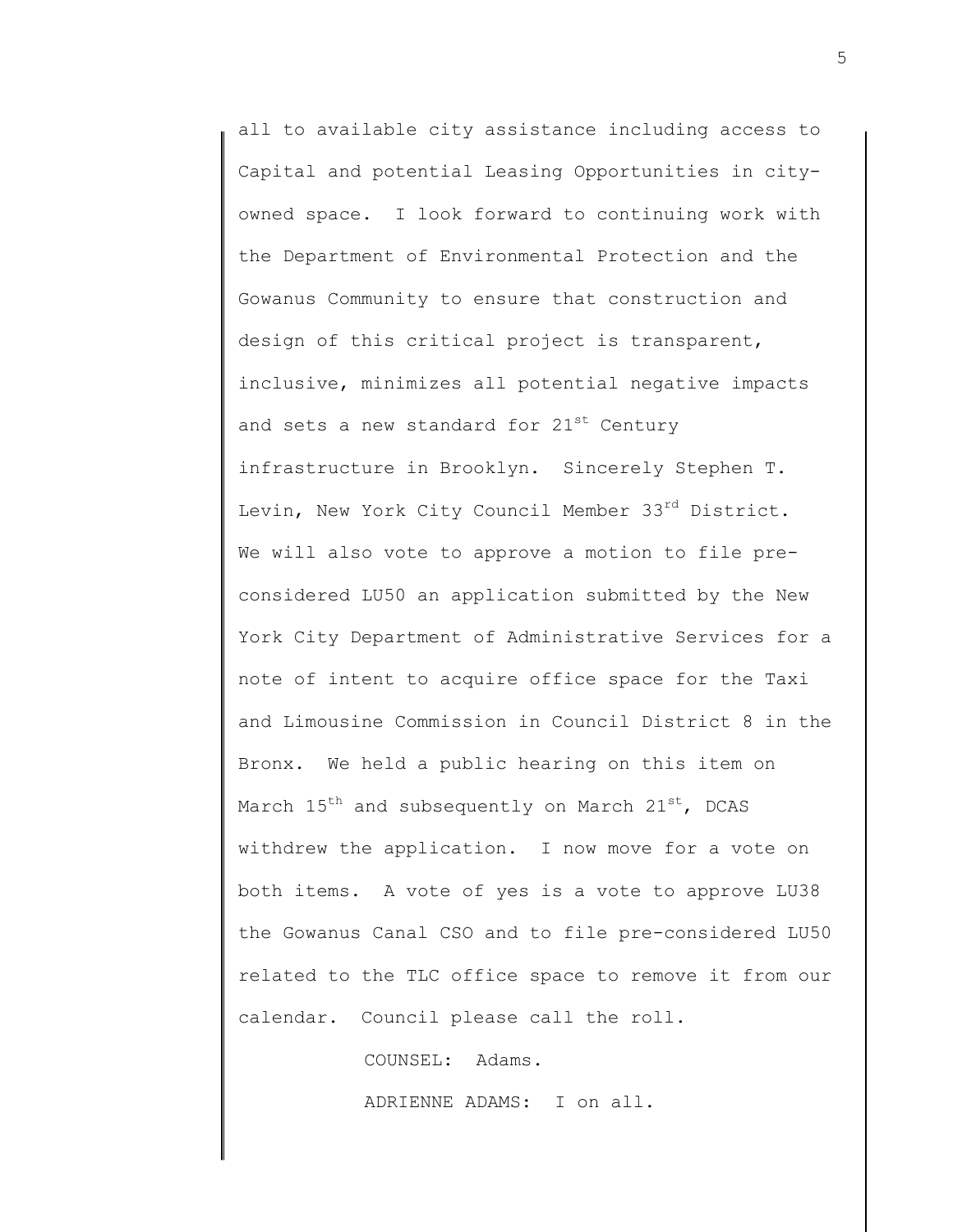COUNSEL: Koo.

PETER KOO: I on all.

COUNSEL: Treyger.

MARK TREYGER: I.

COUNSEL: By a vote of 3 in the affirmatives 0 in the negative with 0 extensions, the motion of approved LU38 and the file pre-considered LU50 and remove from the calendar is recommended to the full Land Use Committee.

ADRIENNE ADAMS: Uhm thank you counsel, I will leave the vote open for about 10 minutes today. I would like to thank the members of the public, my colleagues, counsel and Land Use staff for attending today's hearing. Thank you.

COUNSEL: Barron.

INEZ BARRON: Thank you I vote I on all.

COUNSEL: I have vote of 4 in the affirmative, uhm 0 in the negative, 0 extension, motion to approve LU38 and to file pre-considered LU50 and remove from the calendar is recommended to the full Land Use Committee.

ADRIENNE ADAMS: This meeting is new adjourned.